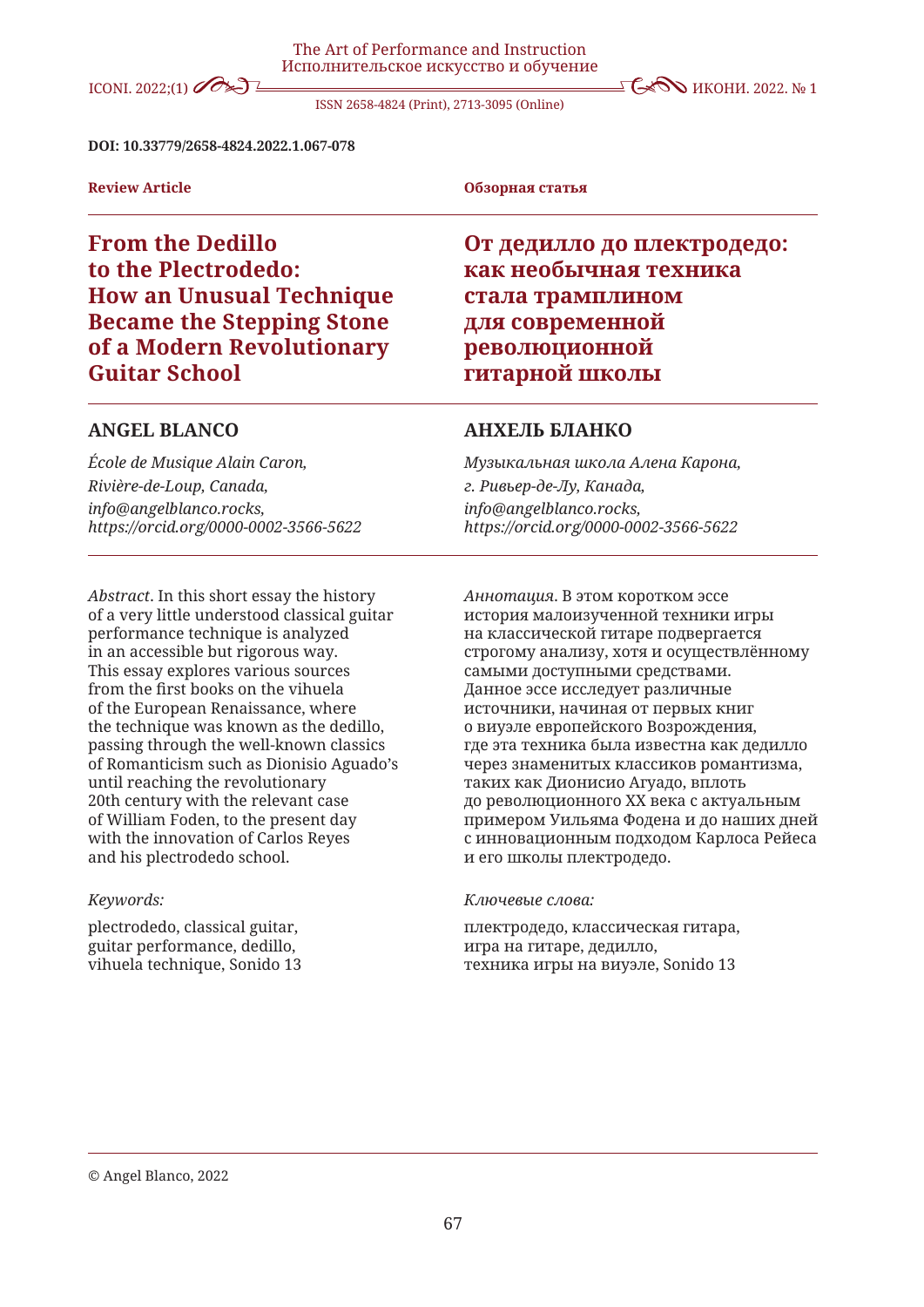### *For citation:*

Blanco A. From the Dedillo to the Plectrodedo: How an Unusual Technique Became the Stepping Stone of a Modern Revolutionary Guitar School. ICONI. 2022;(1):67–78. https://doi.org/10.33779/2658-4824.2022.1.067-078

#### *Для цитирования:*

Бланко А. От дедилло до плектродедо: как необычная техника стала трамплином для современной революционной гитарной школы // ИКОНИ / ICONI. 2022. № 1. С. 67–78. (На англ. яз.) https://doi.org/10.33779/2658-4824.2022.1.067-078

ractically all the musical institutions in the world where the "classical guitar" is taught base their pedagogical doctrine on a guitar method from the 1950s named *Escuela Razonada de la Guitarra* (Spanish for: Reasoned School of Guitar) created by Spanish guitarist Emilio Pujol. From the time of the publication of that method on, countless books, pamphlets, articles and manuals have been published over time, citing as an example the remarkable methods of Scott Tennant, Abel Carlevaro and many more. Almost all students and teachers of this instrument are said to be "followers of the Tarrega School" after the teacher of Emilio Pujol; remarkable guitarist and composer Francisco Tarrega. [1; 2]

These excellent books contain very similar paradigms for playing the instrument and start from the well-established fact that the student should maintain as comfortable a position as possible, seated and with the guitar between his two legs. A foot-stool or some other prosthetic accessory is used to slightly raise the fretboard area of the guitar diagonally and the guitar is played in a plucked manner with the fingers of the attacking hand labelled as: *p* (thumb),  $i$  (index),  $m$  (middle),  $a$  (ring) and  $c$  (little); opposing the fingers of the fretboard hand which serves to press the strings on different frets to produce pitches — labelling them as: *s* (thumb support), *1* (index), *2* (middle), *3* (ring), *4* (little or pinky). [3; 4]

*...for Carlos Reyes, father of the plectrodedo.*

Some of the guitar methods before and after Pujol's monumental work make brief references to an extended technique — that is, those auxiliary techniques that are not part of the canon of conventional technique — called *dedillo*. The technique per se consists of making a pendular movement with any of the five fingers of the attack hand (this hand is, therefore, the one that strikes the strings when plucking), but in Renaissance era it was performed only with the index finger of the plucking hand  $i$  — and was initially used to perform scalar passages or figures that required, due to their rhythmic nature, a certain rapid action in their execution. By the 20th century, the dedillo had reappered in functions to make a kind of "sweep" in the chords, similar to another technique called *rasgueado*, related to the *strumming* of the Saxon — or steelstring acoustic — guitar. [5]

At the risk of falling into historical oversimplifications, I will proceed to mention the evolutionary processes of the guitar in very broad sense in this very brief essay as follows:

- 16th Century C.E.: Gestation period;
- 1st Age. The Baroque Guitar;
- 2nd Age. The Romantic Guitar;
- 3rd Age. The Spanish Guitar;
- 4th Age. Modernism.
- Let's describe these periods.

*16th Century C.E.: Gestation period*. The golden age of the vihuela, the direct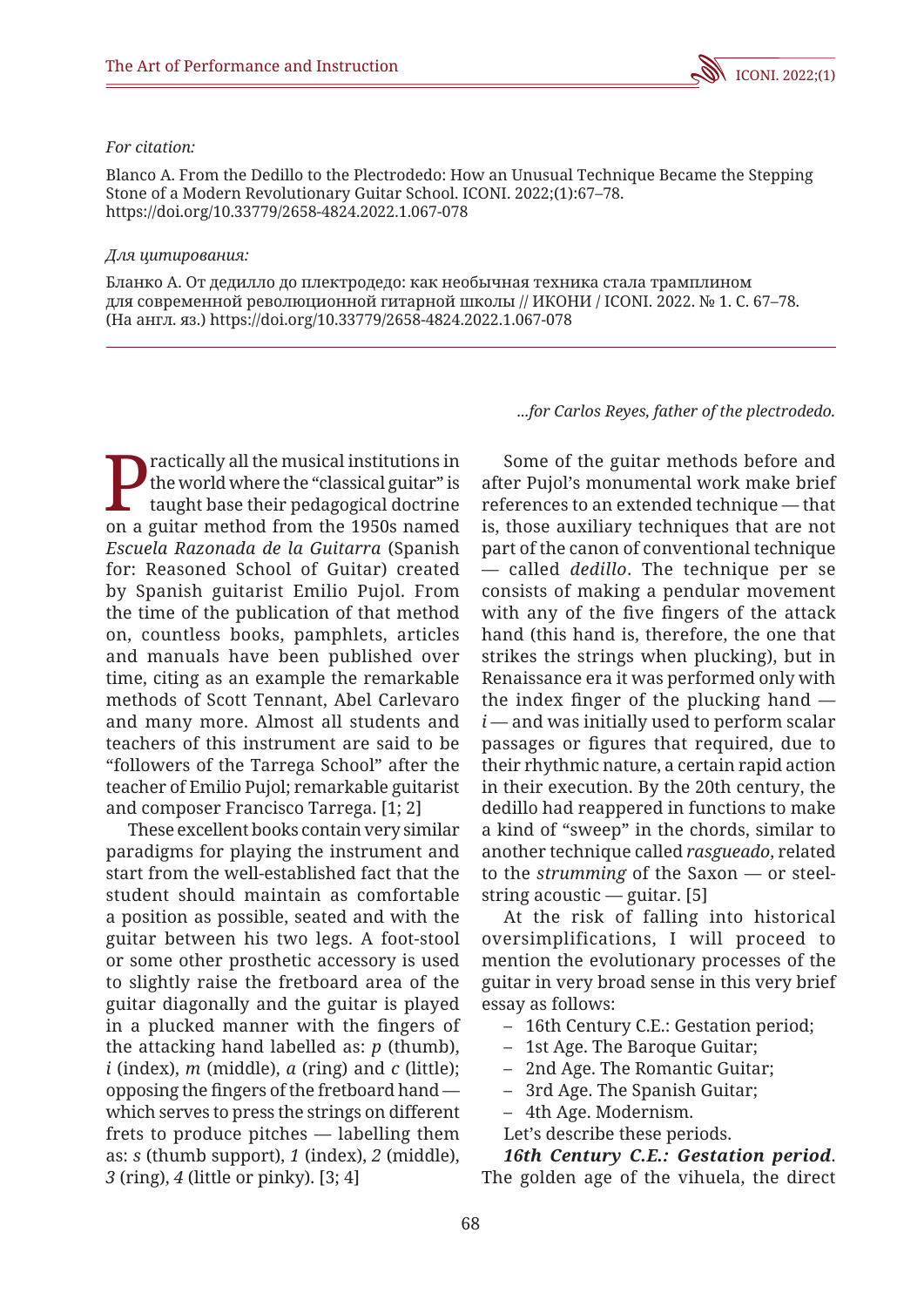ancestor of the guitar. Institutional protection by the Spanish monarch Charles I, at the time the emperor of the Holy Roman Empire  $-$  as Charles  $V$   $-$  and of immense popularity among the then considered luminaries of fame who were the so-called *Conquistadores*. Publication of the methods *El Maestro* by Luis de Milán and *El Delfín* by Luys de Narváez, who dedicates to the aforementioned monarch his very famous piece *Canción del Emperador.* [6]

*1st Age. The Baroque Guitar*. In 1596 the first known guitar method was published by Juan Carles Amat [7; 8], and by the 17th century the Spanish composer Gaspar Sanz — a student of Giovanni Granata — had ensured the pinnacle of the instrument. [9]

*2nd Age. The Romantic Guitar*. In vogue by exalted guitarist composers such as Carcassi, Berlioz, Paganini, Sor, Mertz, Giuliani and Carl Maria von Weber. Composition of hundreds of works from simple studies to large-scale works such as Sonatas, Elegies, Overtures and Concertos. Some years after Paganini's death, Dionisio Aguado's remarkable method was written, the first to include  $-$  albeit briefly  $-$  the use of the little finger  $-c$  — in the playing hand. [10] Simultaneously, the seven-string guitar is developed in Russia, Brazil and Mexico. [11]

*3rd Age. The Spanish Guitar*. Emergence of the modern Spanish or classical guitar — also called Guitarra de Torres after the luthier Antonio de Torres, — with Francisco Tárrega as its pioneer, who instigated an authentic renaissance of the instrument with his pupil Emilio Pujol as his assistant. The instrument reaches unprecedented levels of popularity thanks to the enormous diffusion made by the phonograph, the radio and concerts of the Spanish performer Andrés Segovia. [12]

Diverse composers such as Manuel M. Ponce, Carlos Chávez, Joaquín Rodrigo, Mario Castelnuovo-Tedesco, Manuel de Falla, Darius Milhaud and Alexandre Tansman wrote for the instrument, while in South America a major contribution to the guitar repertoire occurs with the works of notable guitarists/composers, such as Agustín Barrios, Heitor Villa-Lobos, Julio Sagregas and Domingo Prat (the latter with his remarkable method that takes up the advance made by Aguado, completely incorporating the use of the *c* finger to the technical canon). [13; 14]

The guitar also experiences the arrival of microtonal or "alternative tuning" composers who write for specially-designed guitars, such as American composer Harry Partch, Alois Haba from Czechoslovakia and the Mexicans Augusto Novaro (creator of the *Natural System of Music* theory), Julián Carrillo (creator of the *Sonido 13* theory) and his student Rafael Adame, who in addition to creating microintervalic works has, to his credit, the composition of many guitar works such as the first concerto for seven-string guitar and orchestra (called "*séptima*") of the 20th century in 1930. [15; 16; 17; 18; 19]

4th Age. Modernism. With the great musical-aesthetic shake-up of the *avantgarde* proclaimed at the beginning of the 20th century, but unleashed at the end of World War II with the free access of the civilian population to certain electronic technologies previously reserved for the military, musical figures began to emerge whose discourse included the incessant search for new timbres and musical forms. This allowed the gradual return of the dedillo, while a new generation of great concert guitarists such as John Williams, Alirio Díaz and Julian Bream continued the work of popularizing the instrument with extensive tours and recordings. For its part, the electric guitar (a flagship instrument of jazz and rock music) stands out in art music with works by Karlheinz Stockhausen, César Bolaños, Morton Feldman, Blas Galindo, Steve Reich, Tristan Murail and others, taking a parallel path — and still rarely shared — with the Spanish guitar. [20; 21; 22]

Composers such as Benjamin Britten, Toru Takemitsu, Juan Blanco, Manuel Enriquez,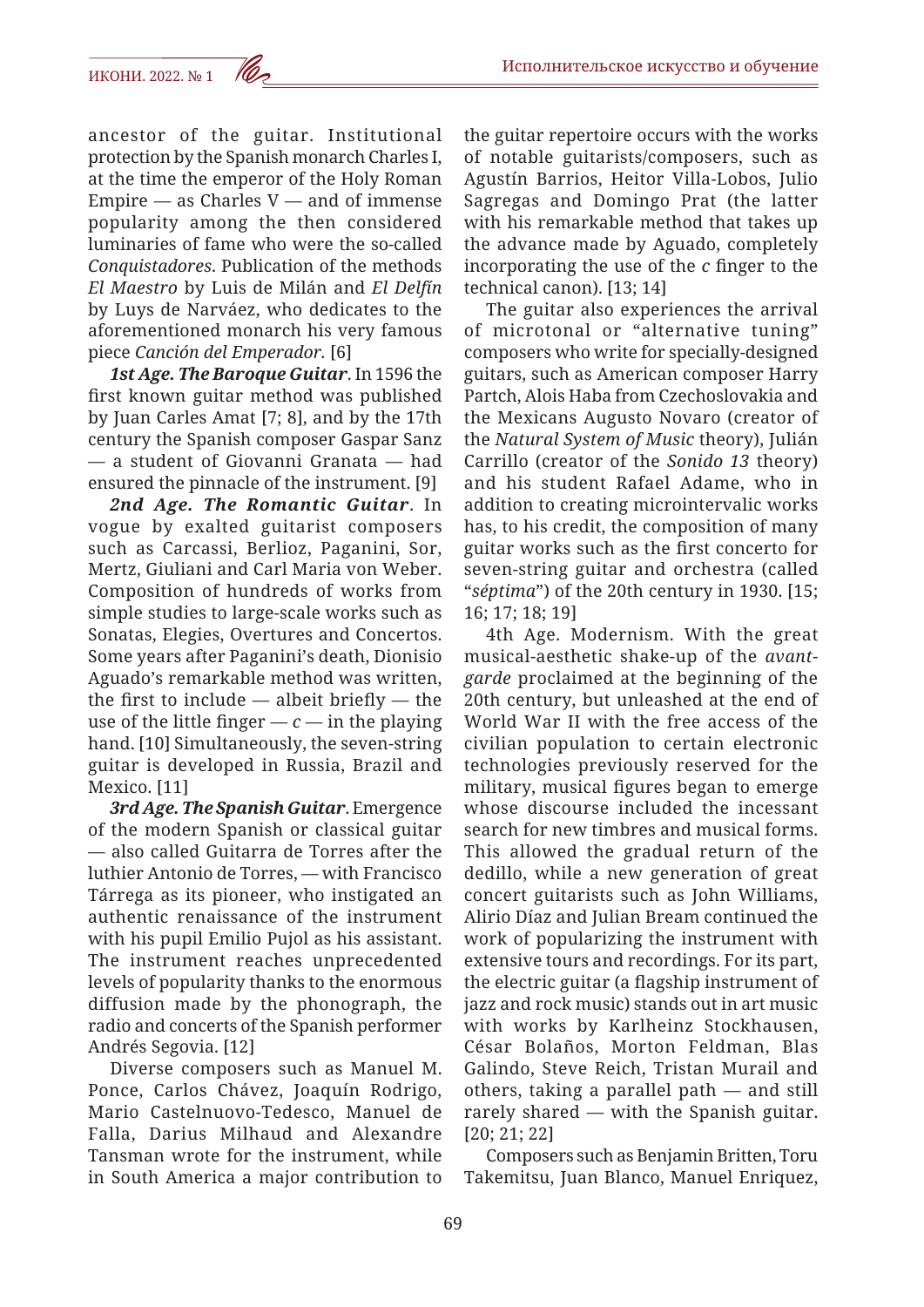Elliott Carter, Peter Maxwell Davies, Luciano Berio, Hans Werner Henze and many others wrote works for the modern Spanish guitar; however, we find one of the most revolutionary figures in the composition of guitar works with the Cuban composer Leo Brouwer with his key works *Canticum* and the portentous *La Espiral Eterna* from 1970. [23; 24]

## **Dedillo in the Renaissance**

In the late 15th century, at the dawn of the Spanish and Portuguese empires, an ancient instrument of the viola family called the *vihuela* became popular among the noble class. After eight centuries of Islamic rule in the Iberian Peninsula, the fervor of the *Reconquista* culminated in 1492 with the Capitulation of Granada, when the Muslim emir Boabdil surrendered the castle of the Alhambra to the Catholic monarchs, generated all kinds of structural changes in society. The monarchs implemented the Holy Inquisition (making demands for forced conversion to Christianity of Jews and Muslims under penalty of exile, or execution by means of the *auto da fe*), funded enterprises to explore the *Mare Tenebrarum* (the Atlantic Ocean) achieving the so-called *"Discovery of the Americas"* — and supported the rise of the vihuela, while encouraging their subjects to reject the instruments of the Arabs so in vogue until that time, such as the oud and its Western cousin, the lute. [25; 26]

The vihuela was a six (and sometimes seven) double-stringed instrument, and there were two types:

– vihuela de mano — very similar to the modern Spanish guitar;

– vihuela de arco — similar to the viola da gamba.

The vihuela de mano was very popular among the conquistadors. Famous sagas such as that of Bernal Díaz del Castillo mention a conquistador & vihuela player, identified only as Ortiz, who worked closely with conquistador Hernán Cortés and his insurrectionist indigenous allies for the collapse of the *Excan Tlahtoloyan* (the Aztec Empire) which, being a major civilization that rigorously observed music and dance education in special schools called *Cuicacalli*, they adapted to the European musical tradition rather quickly. [27; 28]

It was around 1536 when the first vihuela de mano method, called *El Maestro* by the Iberian composer Luis de Milán, saw the light of day. The way to play the instrument according to this method and others that followed, such as *El Delfín* by Luys de Narváez and *Orphenica Lyra* by Miguel de Fuenllana, is in threefold:

1. *Figueta*. The figueta uses *p* and *i*. It is subdivided into two styles:

– Figueta Castellana. When *p* is always above *i* as it strilkes a string.

– Figueta Extranjera. When *p* falls underneath *i* after the strike.

2. *Dos Dedos*. The use of *i* and *m* in alternation and never in an individual pendular way.

3. *Dedillo*. It is performed using *i* with a pendulum movement, imitating the plectrum of the ud. It was mainly taught for *redobles*.

The redobles are virtuosic passages, such as rapid figurations and scalar runs. In the English translation of El Maestro, Canadian professor Ralph Maier [29] designates Fantasies 10 to 12 for the development of this technique: *"With redobles, which they vulgarly say dedillo."*

In the translation of El Maestro by Charles Jacobs, we note that there is a very clear indication of which finger to use: *"The redobles of these three Fantasias are best played with the index finger, as they were composed to encourage agility of the fingers."* [30]

Of the vihuela treatises, the one named *"Tres libros de música en cifras"* by Alonso Mudarra requires special attention. In his method, Mudarra favors a hybrid fingering: *"Dedillo is for the passages that are placed from the first towards the sixth course, which is from top to bottom, and two fingers for the*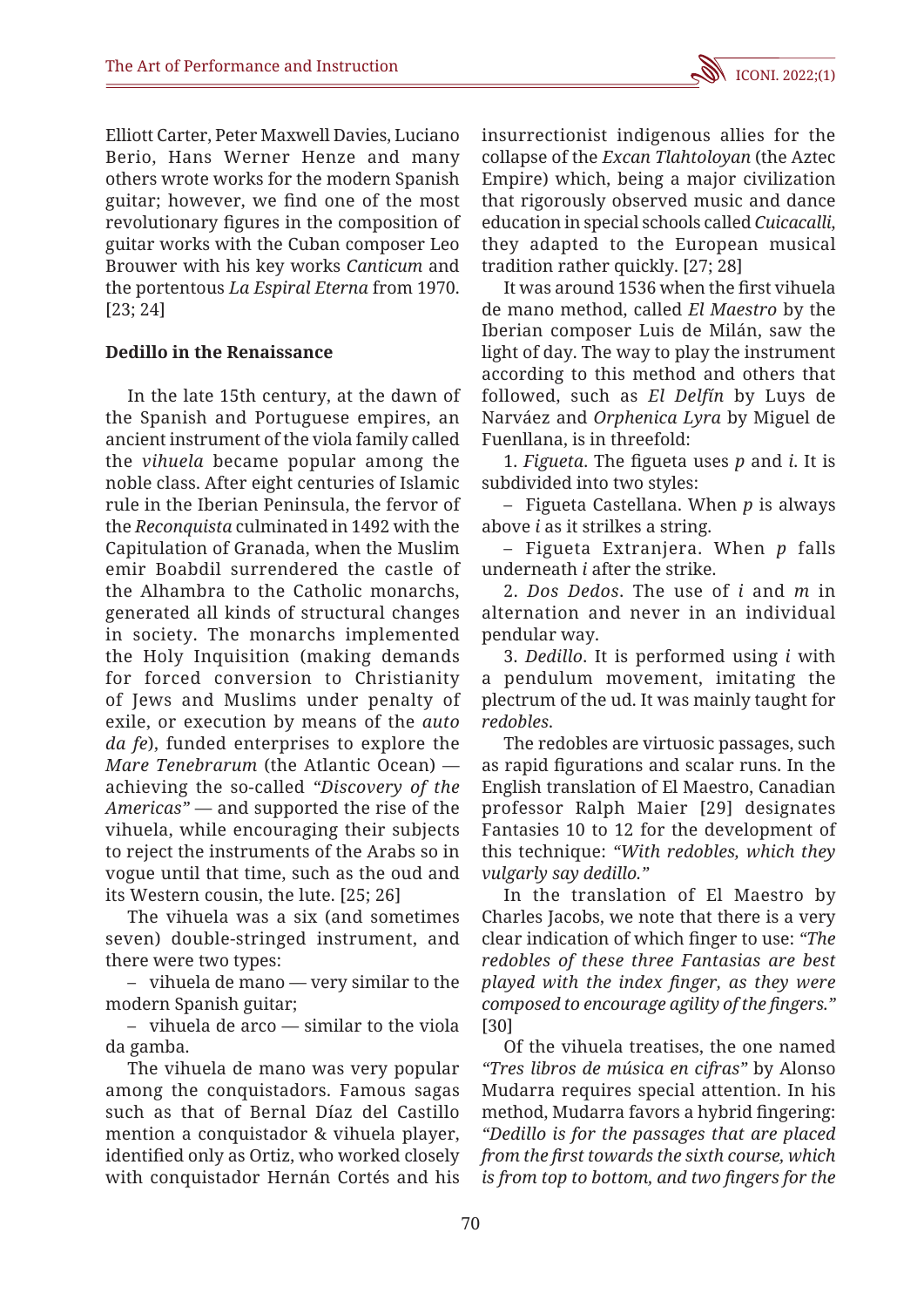*ascending passages and cadences."* [31] **The Vihuela in Italy**

After Spain and Portugal, the vihuela enjoyed great popularity in Italy. Notable composer and lutenist (and possibly vihuela player) Francesco da Milano (also called *Il Divino,* as was his fellow famed countryman Michelangelo Bounarroti) wrote a book entitled *"Intavolatura de viola".* It contains numerous pieces that might require the use of the dedillo, but they are not as varied in difficulty as those of his Iberian counterparts. [32]

### **The End of the Vihuela Era**

It was Miguel de Fuenllana who argued that the dedillo should be an element to avoid, since: *"[the dedillo] implies a subtle amount of noise produced when the fingernail strikes the string."* [33; 34; 35]

Faced with this aesthetics, the dedillo "went out of fashion" and a fusion of figueta and dos dedos techniques was favored by vihuelists, although not long after, the popularity of the vihuela itself plummeted, giving way to the rise of the guitar, an ancient Ibero-Arabic instrument favored by the lower classes of Iberian society.

The popularity of the Italian vihuela also declined, giving way to the mandolin — a plectrum instrument — which enjoyed a considerable wealth of repertoire thanks to the composer Antonio Lucio Vivaldi, while the lute was developed mostly in North European countries, with works by great composers such as John Dowland and much later Johann Sebastian Bach. [36]

### **The Dedillo on Guitar and Instruments of Different Cultures**

*India*. Of the two main classical music traditions of India, it is the Hindustani that has incorporated the sitar since the Middle Ages. The sitar is played with a hybrid form of the rasgueado and dedillo techniques, contrary to its Carnatic relative, the veena, that is played without pendular movements of the fingers; safe for the very rare occasion. [37]

Popularized in the West by virtuoso sitar player Ravi Shankar in the 1960s, its tuning and dedillo-based technique greatly influenced and inspired guitarists from the rock music world, such as George Harrison [38] and Brian Jones, as well as Brazilian classical guitarist Alexandre Atmarama.

*Persia*. At the same time in the Middle Ages, the Persians incorporated the *setar* in their music. The instrument is a type of lute and is used in Iranian traditional music. Its technique is based on the dedillo with *i*. [39]

*Romani People*. The Romani people, following very ancient tradition, adopted the guitar with their particular techniques as part of their multinational culture. There is the case of *gypsy-jazz* superstar Django Reinhardt, who developed his own technique due to an accident that seriously compromised the movement of his lefthand. But it was the Romani people from Al-Andalus who developed a thinner guitar, prone to emitting "brilliant" sounds to blend with the *Cante Jondo* singing-style, giving rise to the now world-famous *flamenco guitar*, spawning virtuosi such as Carlos Montoya, *Sabicas* and Paco de Lucia.

Of its many techniques, the so-called *alzapúa,* is the one which is closely related to the dedillo. The alzapúa is a mixture of rasgueado and dedillo use with the *p* finger. It consists of playing a single bass string with a downstroke, then another downstroke to play two or more strings to conclude with an upstroke playing all strings formerly used. It can be combined with the *golpe* — the characteristic flamenco guitar percussion over the guitar's top done with *m* and *a* fingers. [40]

*The Americas*. The same fate as the *Excan Tlahtoloyan* befell the *Tawantinsuyu* (the Inca Empire) at the hands of the conquistadors of the Spanish crown in alliance with insurgent indigenous peoples, all under the command of Hernán Cortés' second uncle, Francisco Pizarro. [41] Similarly to their Aztec cousins, the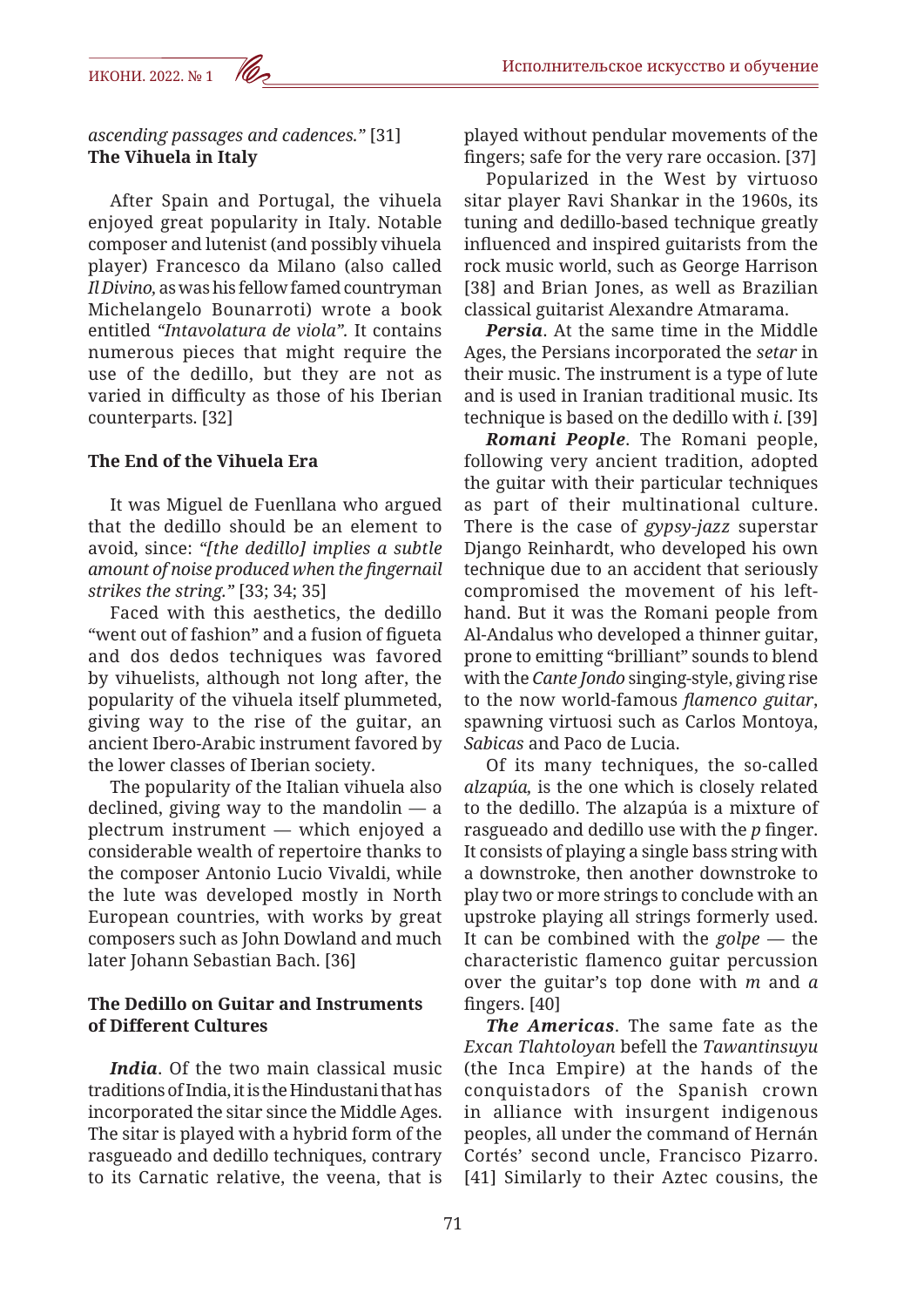Inca practiced music with the highest standards, having institutionalized it in their *Yachaywasi* (houses of knowledge); [42] hence, their descendants had great disposition and facility to adapt to the European music tradition. They created a hybrid of the vihuela with the mandolin called *charango*, traditionally made (although nowadays prohibited for ecological reasons) from the armadillo's shell. The charango is played with a technique very similar to the dedillo, only for the rasgueados, privileging the modern technique of Tárrega's school when playing arpeggios. Today the charango has become one of the most characteristic instruments of the Andean region. [43]

In Latin America's popular music, the vihuela, the baroque guitar and other European chordophones such as the bandurria and the mandolin, have evolved giving way to their descendants such as the jaranas, the bandolón, the requinto, the Venezuelan cuatro, etc. Currently, the Mexican vihuela is part of the world-famous *Mariachi* ensembles. [44]

In North America, with the arrival of Saxon immigrants transporting guitars that would be converted into the modern Saxon guitar or Steel-string acoustic guitar, an infallible instrument in the folk, bluegrass and country music of the United States that although it is played with plectrum or *fingerstyle*, it uses a technique imported from the banjo called *clawhammer* (which comes from the shape of the hand when taking the hoe for agricultural work) where a kind of "reverse" dedillo or alzapúa is required to keep the fast and complicated dance rhythm that bluegrass music requires. [45; 46]

Another banjo technique is the *sostenuto*; which is the one-finger tremolo. [47] This is the technique that would influence American classical guitarist William Foden to incorporate the banjo-tremolo technique to his compositions. [48]

*Portugal*. Portugal, for its part, developed its own guitar — *the Portuguese*  *guitar*, whose technique is similar to that of the vihuela, and in some redobles the use of the dedillo is required. The Portuguese guitar is part of the whole *fado* music genre. [49]

*Russia*. The *balalaika* is a three-stringed, triangular sound-board instrument that was popular amongst the working class of Russian society in the 17th century, and by the late 19th century it was already well developed. The instrument's major ambassador to the world was Vassily Andreyev.

Pending their size and tuning, some balalaikas can be played with a plectrum or fingerstyle. When using fingerstyle, its technique is very similar to that of the Peruvian charango, as the dedillo motion to play rapid tremolos comes from the wrist. [50]

## **Outstanding Cases of the Dedillo in the 20th Century**

American guitarist William Foden published his famed book *Grand Method for Guitar* in 1921, in which he included some chapters devoted to the tremolo and remarkably — of the dedillo. [51]

The case of Foden is of particular interest, because he was pioneering in the field of playing chords with the dedillo with *i* and is the first documented guitar method to develop the concept of the double dedillo in non-adjacent strings. Decades later, Brazilian guitarist Laurindo Almeida would develop the concept of chord-playing with the dedillo with *p* but the double dedillo on non-adjacent strings would remain unexplored until the 1970s. [52; 53]

When Emilio Pujol took the reins of the Spanish guitar, he mentioned — albeit tersely — the dedillo technique in his edition of the Narvaez's vihuela book, [54] but it was with the arrival of the *Avant-Garde* aesthetics to the guitar playing, [55] that the way of playing the instrument was restructured and even adapted to allow the performance of new and old techniques such as dedillo. The work *Triptych to*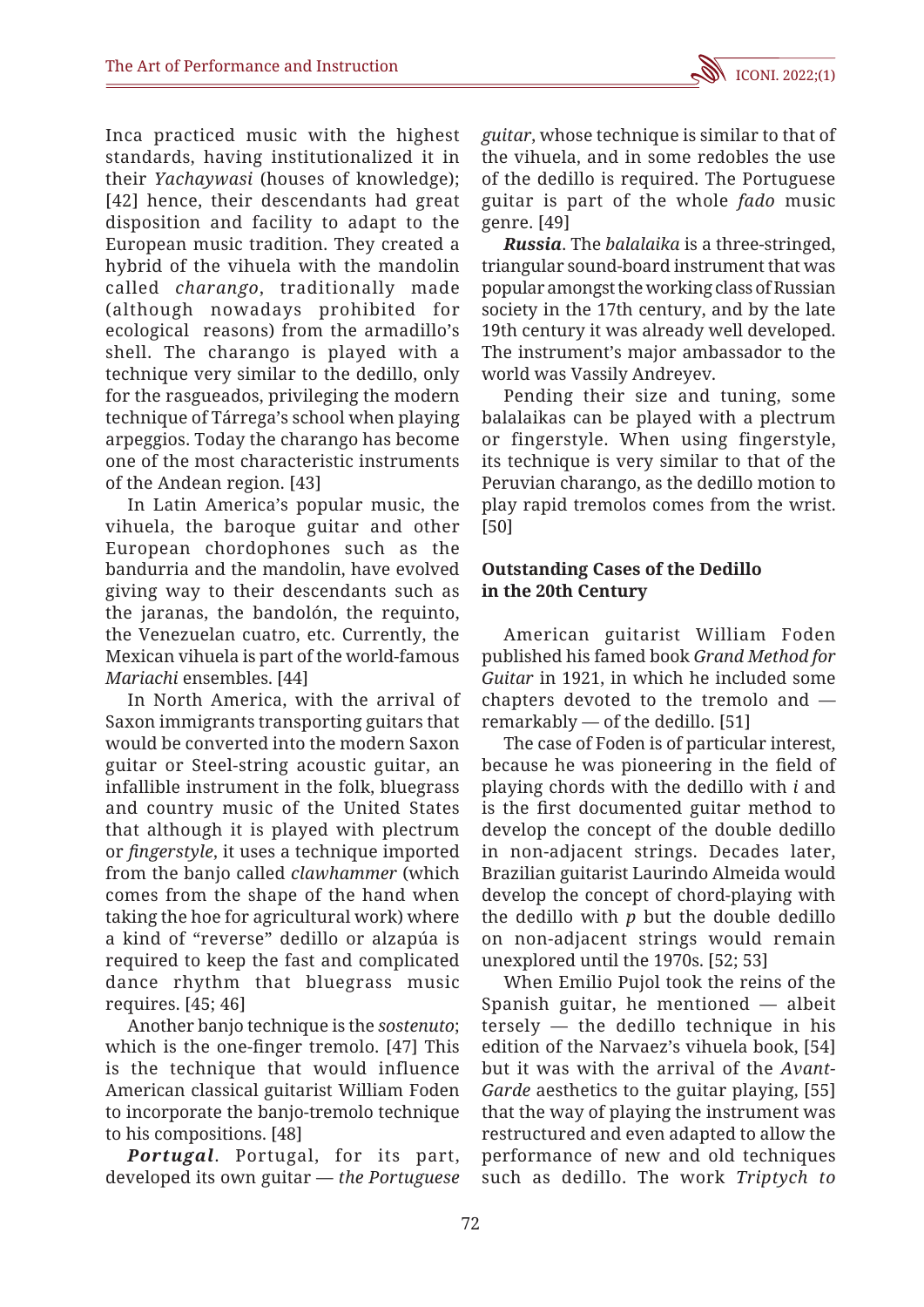*Segovia* (1953) by Egyptian composer Halim El-Dabh — a pioneer of electronic music asks the interpreter to play certain passages with the dedillo as if imitating the plectrum of the oud, while playing many different percussive passages on the body of the guitar, being a pioneering work in that field too. [56; 57]

In the 1970's, we have the cases of Stepan Rak from Czechoslovakia, who worked on a very singular tremolo that he baptized as *the Rak Tremolo*, [58; 59] using the dedillo in rapid circular movements mixing a rounded rasgueado in passages of marked tremolo performed with support from the wrist with the *p* finger, Edgar Valcárcel from Peru who wrote *Flor de Sancayo III* which contains a virtuoso tremolo section with the dedillo in *p,* while playing chords with the rest of the fingers [60], *Tellur* from Tristan Murail of France, which is a masterpiece of energetic flow with different types of rasgueados and dedillo [61], and Leo Brouwer from Cuba with his work *Acerca del cielo, el aire y la sonrisa* for guitar ensemble, where on a fast tremolo passage he clearly states in the score: *"Play with plectrum if it is not possible to do without It"*. [62]

During the 1980s, sui generis virtuoso Kazuhito Yamashita arrived from Japan; thanks to his superb transcriptions and recordings of works by Mussorgsky, Dvořák and Stravinsky for solo guitar, he would take the instrument to a whole new level, although unfortunately due to the lack of a body of doctrine and the enormous difficulty of the aforementioned transcriptions, this path has rarely been explored and remains unsurpassed. The American musicologist Matanya Ophee had to repeatedly defend Yamashita's proposal against the attacks of traditionalist critics who, while recognizing the guitarist's talent, were not entirely favorable in judging his work. [63; 64; 65; 66]

At the same time, in the same 1980s Mexican composer of Uruguayan origin Hebert Vázquez wrote his monumental work *Elegía* dedicating it to Mexican guitarist Gonzalo Salazar, marking a milestone in guitar history since the work — of choral structure — explicitly calls for the constant use of the dedillo in tremolos at extreme speed, neatly handling the change of timbre at each musical moment, turning the traditional dedillo into quasi "brushes", asking for its alternate execution from the "nail" to the "fingertip", etc. [67]

## **The New Millennium**

In the new millennium we discover interesting compositions and transcriptions of the Quebecois guitarist Remi Boucher. Boucher, unlike Yamashita, has written almost all of his compositions and transcriptions for personal use, as he has not formally published any scores. His coveted version of Rodrigo's *Concierto de Aranjuez* for solo guitar is his most famous transcription as it is a work well known to guitarists and the general public. In this version, we notice a very frequent use of the dedillo in redobles, similar to the use made by the vihuelists of the Renaissance, the sole difference being that Boucher is inclined to use the *p* finger almost always in the scales and the *i* for certain chords. His *Fantaisie Russe* is, after his famous transcription, his best-known work. Taking a popular Russian theme, Boucher embellishes it with redobles, arpeggios and harmonics, keeping the *p* finger in dedillo motion throughout the piece, culminating with a scalar contour on a single string *alla Yngwie* marking a spectacular ending. [68]

Brazilian guitarist Alexandre Atmarama has developed a system he calls "imalt". In a similar fashion of Reyes' plectrodedo, Atmarama's idea of a guitarist attacking the strings with imalt is: *"…to take advantage of the opposite direction as well, using the opening of the hand to carry out the attack".* [69]

He has composed some prominent pieces for it and has pursued actively its diffusion in Brazil with major success.

Other guitarists such as Antonio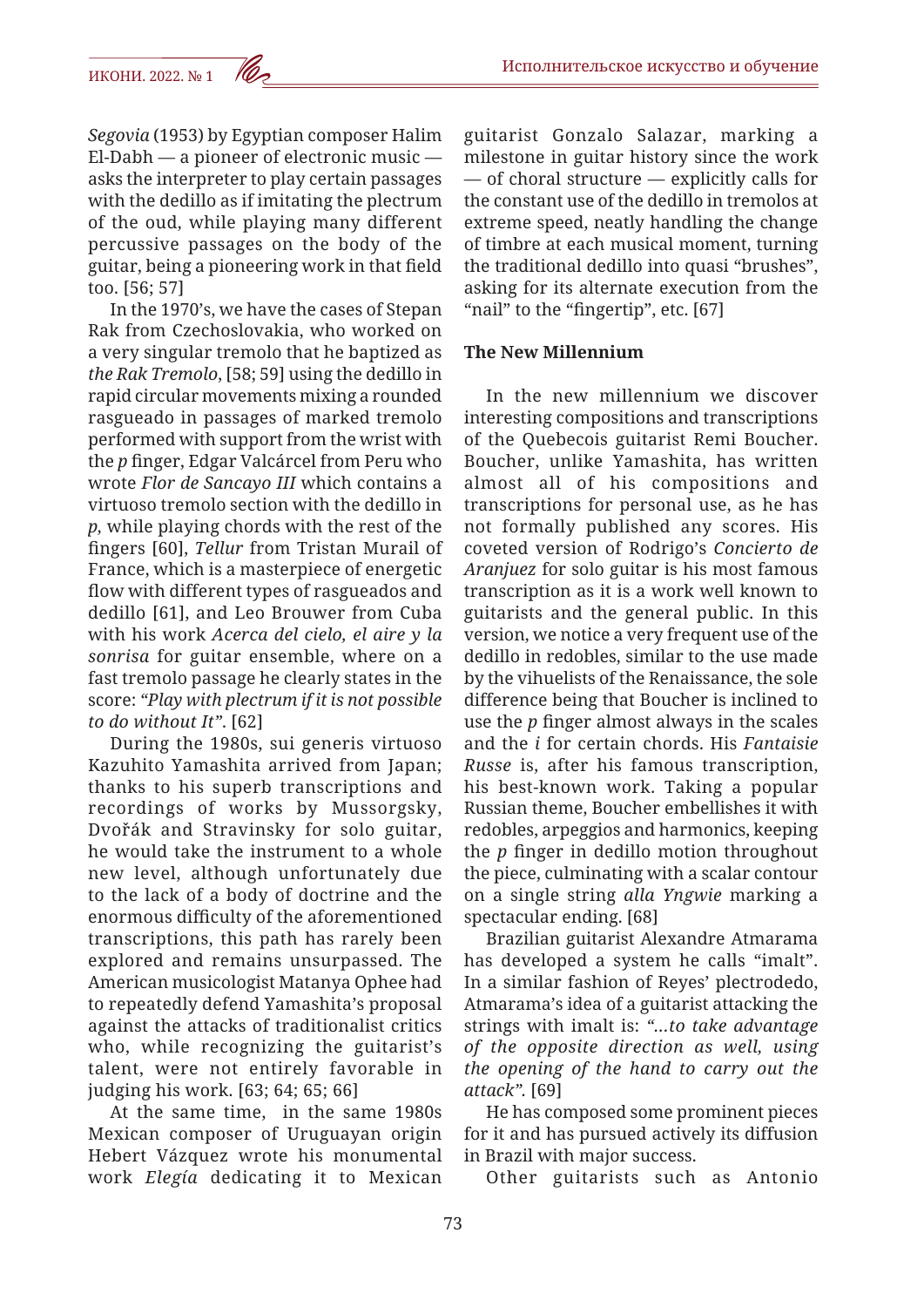Rioseco from Chile, Jorge Caballero from Peru, Artyom Dervoed from Russia, José Luis Fino from Argentina, Dimitris Kotronakis from Greece and many more have developed very similar techniques, but with different names. Kotronakis has called it the "pick technique", obviating the concept of imitation of the plectrum on the mandolin or electric guitar, thus achieving an extraordinary ability to perform rapid figurations. [70]

## **The Plectrodedo: a New School for the Spanish Guitar**

The Plectrodedo School arises from the mind of Venezuelan composer and guitarist Carlos Reyes. [71] A colleague of the renowned mandolinist Iván Adler, Reyes initially set out to be able to execute the tremolo with the same speed and accuracy that Adler achieved on the mandolin, but without the use of the plectrum. While Yamashita's transcriptions invite the multiple use of several fingers in the dedillo, Reyes' plectrodedo is the first guitar school that bases the use of all five fingers in a fingerstyle movement.

The advantages of the plectrodedo are:

– a rounder sound, since the fingernail and the fingertip allow to give a coloratura of greater amplitude to the harmonics;

– the availability to use all the fingers of the attacking hand with greater ease;

– avoiding the noise created with artificial or metallic nails (such as those used in the Portuguese guitar) which, although functional on the steel string, is not entirely favorable when playing the nylon or gut strings of the Spanish guitar.

It is important to note that the nomenclature used for the fingers remains the same as that of the Tárrega School and it must be remembered that for natural reasons not all fingers have the same strength, so in the Plectrodedo School, great importance is paid to focus on a balanced and correct use of each finger. Therefore, the plectrodedo is divided into two branches:

– Simple. Which makes a particular technical approach for a single finger.

– Compound. Which requires the five fingers to interact and works for polyphony and polyrhythms.

## **The Musical Compositions of Carlos Reyes**

In addition to his many compositions, arrangements and transcriptions, Reyes' didactic texts *Síntesis* provide us with the necessary body of doctrine to enter the world of the scholasticism of the plectrodedo system *per se*. Some of them are of minimalist resource (positive tributes to the titans of that language, such as Philip Glass and Steve Reich) where Reyes makes use of complex dedillo interactions called scissors, playing simultaneous melodies with opposite pendular motion in each finger.

His work *Profundidad* also stands out, because it has a tremolo that is played with *a,* while *m* and *p* perform harmonics and even chords, while playing a bass line with the left hand alone. Reyes indicates that the tremolo on *a*, is never to be lost throughout the piece. This work is reminiscent of Mussorgsky's *Sepulcrum Romanum* and the beginning of the 1st movement of Dvořák's *Symphony No. 9*, both transcribed for guitar by Kazuhito Yamashita. [72]

The work *Tribute to Van Halen* by the author of this essay, who is a follower of Reyes' plectrodedo, uses an interesting resource colloquially called by the author as the *"parrot",* which consists of playing the tremolo with *p* and *i* simultaneously on non-adjacent strings (similar to Foden's double tremolo), but then moving them up and down separately, which creates a playability previously throught impossible. It is the first quarter-tone guitar piece to use these techniques. [73] Also, the work *Havana Soundscape: Street Parade* by Canadian electroacoustic composer Kristi Allik uses extended dedillo passages resembling plectrodedo so to explore the different possibilities of the guitar. [74]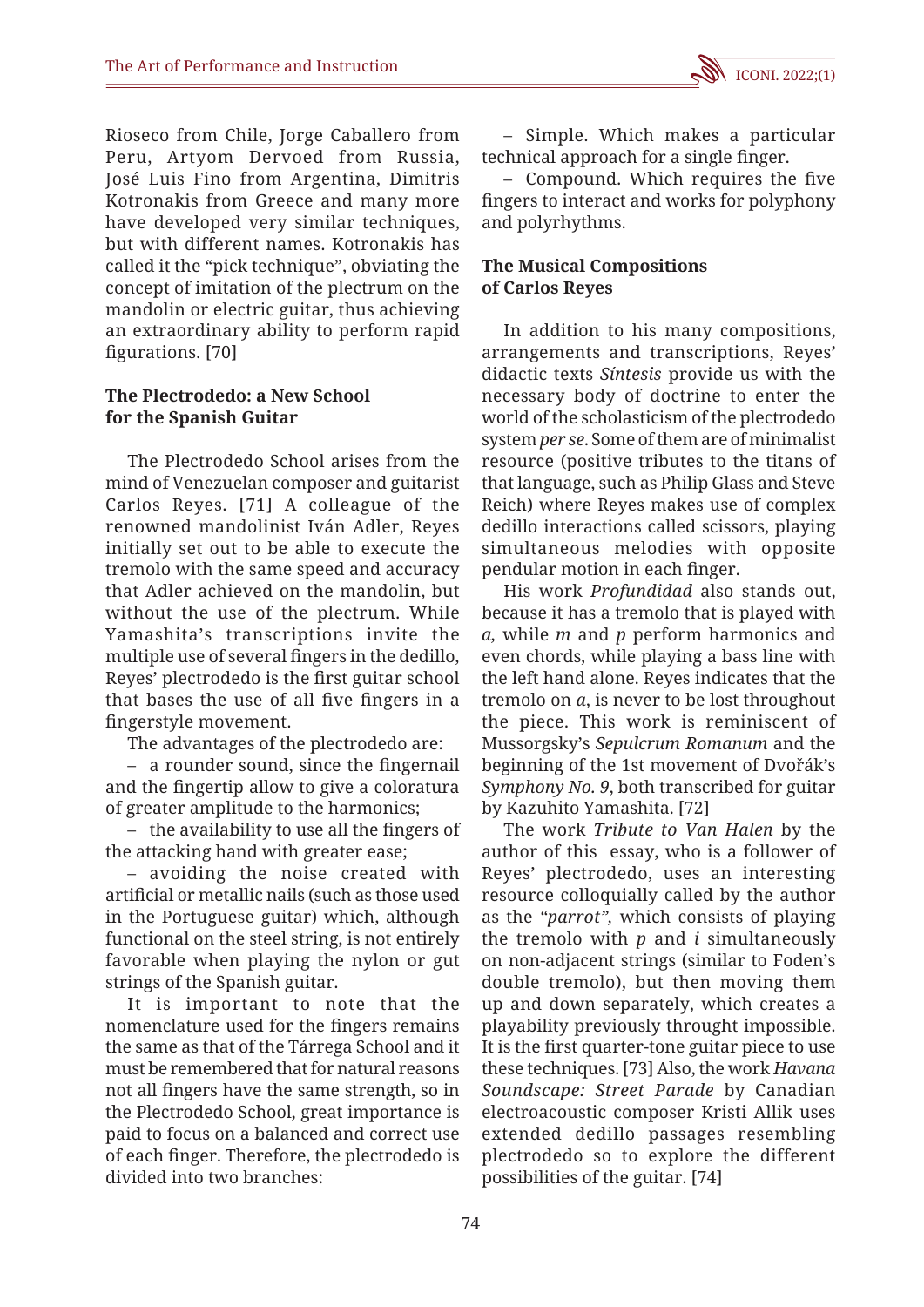### **The Prospects of the Plectrodedo**

Just as Pujol laid the basic foundations of the modern Spanish guitar, we believe that with this new paradigm the interpretative capabilities of the Spanish guitar can be increased to offer a new range of possibilities to performers, transcribers, arrangers and composers along with the recent different concerns that already exist in augmenting the technique for greater capabilities, such as to reincorporate the usage of the thumb of the fretboard hand more often. [75; 76]

The plectrodedo does not aspire to be only a method of extended techniques. It aspires to be the Guitar School of the 5th age, since it is created with the appropriate scientific and technical foundations for its implementation in any musical institution in the world, achieving a high rate of acceptance comparable to the inflection points experienced by the electric and steelstring guitar worlds; the first in the 1980s with the implementation of the "touch-style" or polyphonic tapping technique proposed by Soviet electric guitarist Enver Izmailov and his American colleagues Jennifer Batten [77] and Stanley Jordan, [78] and the second with the inclusion of various percussion techniques — with the aforementioned work of Halim El-Dabh did as a preamble — creating the *Percussive Guitar* school since the 1990s, incorporating electric bass guitar elements such as *thumbing* and *slap*. [79] Perhaps the management of the three schools — the plectrodedo, the touch-style and the percussive guitar — together in one entity are the image of the 5th age.

## **REFERENCES**

1. Pujol E. *Escuela Razonada de la Guitarra*. Buenos Aires: Ricordi Americana, 1956. Vol. III, 98 s.

2. Tennant S. *Pumping Nylon*. California: Alfred Van Nuys, 1995. 98 p.

3. Carulli F. *Metodo Completo per Chitarra*. Milan: F. Lucca, 1850, 115 p.

4. Labarre B.T. *Nouvelle Méthode Pour la Guitarre*. Chez Louis Marchand de Musique. Paris, c. 1795.

5. Herrero, O. *Alzapúa*.

URL: https://www.oscarherrero.info/OHE/pdf/075/LDV-ALZAPUA%20DEMO\_ENG.pdf (access date: 01/17/2022).

6. Jiménez J.R. Luis de Narváez and Music Publishing in Sixteenth-Century Spain. *Journal of the Lute Society of America*, 1993/94;(XXVI–XXVII):1–15.

7. Hall M. The Guitarra Española of Joan Carles Amat. *Early Music*. Vol. 6, no. 3. July 1978, pp. 362–373.

8. Amat J.C. *Guitarra Española y vandola de cinco ordenes y de quatro : la qual enseña de templar, y tañer rasgado todos los puntos Naturales y B, mollados, con estilo maravilloso*. Barcelona, 1596. 48 p.

9. Vierra S. *Gaspar Sanz and the Stringing of the Italian Baroque Guitar Masters: Dissertation for the Degree of Doctor of Arts (Music).* University of California, Los Angeles, 2015.

10. Aguado D. *Méthode complète pour la guitare*. París: Aguado & Meissonnier, 1826. 160 p.

11. Timofeyev O.V. *The Golden Age of the Russian Guitar: Repertoire, Performance Practice, and Social Function of the Russian Seven-String Guitar Music, 1800–1850 : Dissertation for the Degree of Doctor of Arts (Music).* Durham: Duke University, 1999. 584 p.

12. López Poveda A. *Andrés Segovia: Vida y Obra*. Editorial Universidad de Jaén, 2010. Vol. 1, 857 p.; Vol. 2, 391 p.

13. Prat D. *La Nueva Técnica de la Guitarra*. Buenos Aires: Casa Romero y Fernández, 1929, 28 p. 14. Postlewate Ch. *Homage to Villa-Lobos and other compositions*. Mel Bay Publications Inc.,

2001. 96 p.

15. Madrid A. *Rafael Adame: Concierto Clásico*. Orphée Editions, Columbus, 2000. 33 p.

16. Carrillo J. *Pre-sonido 13*. Editorial del Sonido 13. San Luis Potosí, 1930. 63 p.

17. Novaro A. *Sistema Natural de la Música*. Mexico City: Ed. Manuel Casas, 1951. 264 p.

18. Partch H. *Genesis of a Music*. Madison: The University of Wisconsin Press, 1949. 362 p.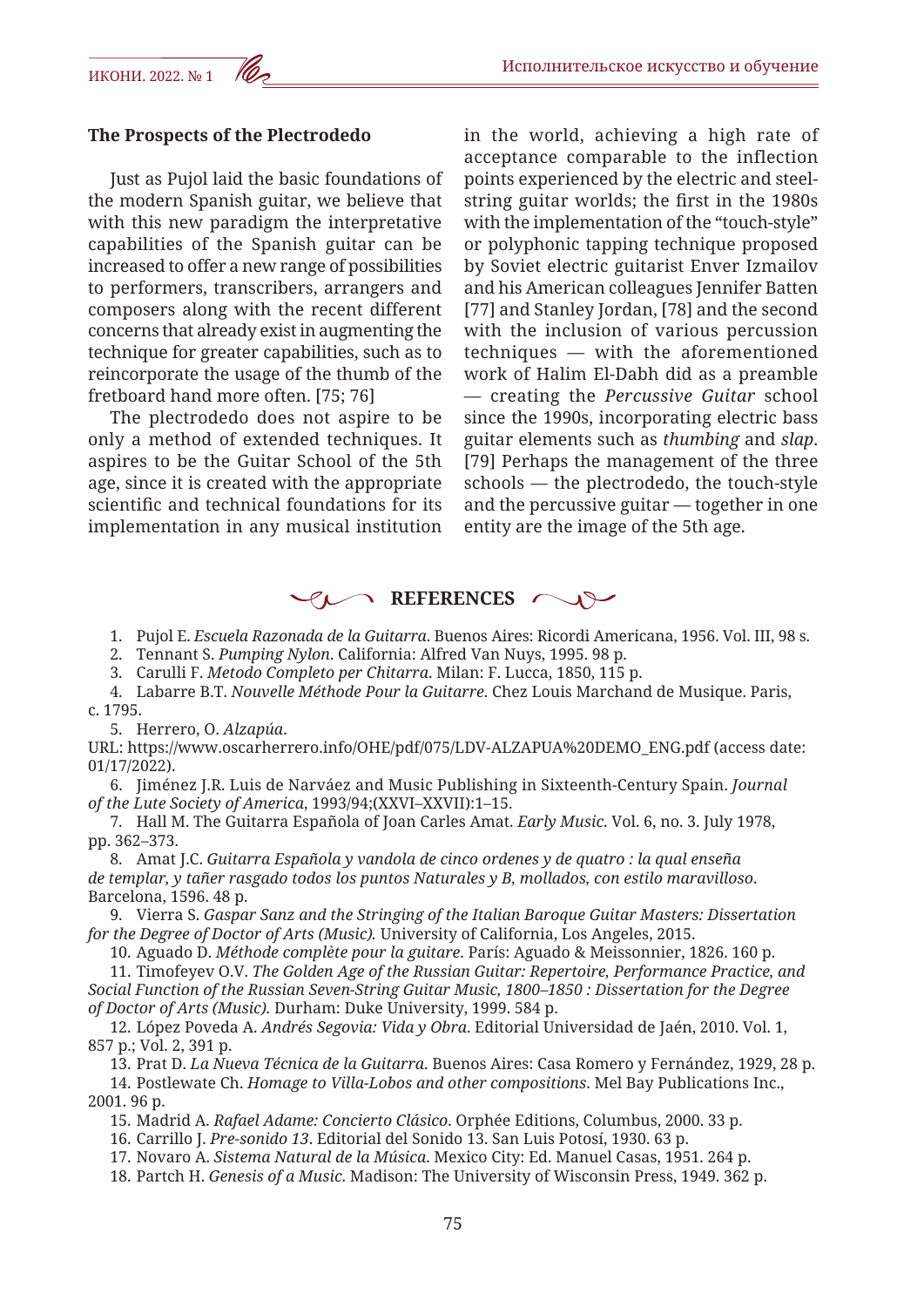

19. Haba A. *Nuevo Tratado de Armonía*. Madrid: Real Musical, 1984. 296 p.

20. Banks Z. *The Electric Guitar in Contemporary Art Music: Dissertation for the Degree of Doctor of Philosophy*. The University of Sydney, 2013. 418 p.

21. Alvarado L. Tiempo y Obra de Cesar Bolaños. Lima: Centro Cultural de España, 2009. 230 p.

22. Xochiquetzal R.O. *Blas Galindo: Biografía, antología de textos y catálogo*. Mexico: CENIDIM, 1994. 209 p.

23. Brouwer L. *Síntesis de la Armonía Contemporánea*. Habana: Instituto del Libro, 1972. 52 p.

24. Hernández I. *Leo Brouwer*. La Habana: Editora Musical de Cuba, 2000. 409 p.

25. Benessa K.R. *Secular Songs of the Spanish Renaissance : Dissertation for the Degree of Doctor of Arts*. Greeley. University of Northern Colorado, 2018. 175 p.

26. Griffiths J. Las vihuelas en la época de Isabel La Católica. *Cuadernos de Música Iberoamericana*. 2010;(20):7–36.

27. Diaz del Castillo B. *Historia de la Conquista de la Nueva España*. Mexico, 1796. 370 p.

28. Both A. A. *Music, Song and Dance among the Aztecs — a Short Introduction*.

URL: https://www.mexicolore.co.uk/aztecs/music/music-song-and-dance-among-the-aztecs-a-shortintroduction (access date: 01/15/2022).

29. Maier R. *Dedillo*. URL: http://www.ralphmaier.com/dedillo.html (access date: 01/17/2022).

30. Jacobs Ch., ed. Luis de Milán. *El Maestro*. The Pennsylvania State University Press, 1991. 328 p.

31. Griffiths J. *Vihuela — Lute — Guitar*. URL: https://www.lavihuela.com/my-publications (access date: 01/16/2022).

32. Coelho V. The Reputation of Francesco da Milano (1497–1543) and the Ricercars in the Cavalcanti Lute Book. *Société Belge de Musicologie*, 1996;(50):49–72.

33. Griffiths J. *Los dos renacimientos de la vihuela*.

URL: https://www.researchgate.net/publication/292148706 The Two Renaissances of the vihuela -Los dos renacimientos de la vihuela (access date: 01/16/2022).

34. Gassar L. *Luis Milan on Sixteenth-Century Performance Practice*. Bloomington and Indianapolis: Indiana University Press, 1996. 232 p.

35. Myers J. Vihuela Technique. *Journal of the Lute Society of America*. 1968;(1):15-18.

36. Milella F. *Las dos mandolinas de Antonio Vivaldi*. URL: https://musicaenmexico.com.mx/lasdos-mandolinas-de-antonio-vivaldi-2/ (access date: 01/15/2022).

37. Mahābhārat S. *The Oxford Encyclopedia of the Music of India*. Oxford University Press, 2011. 1161 p.

38. Pandit Ravi Shankar, sitar maestro, passes away in California. *Times of India*. 2012, Dec. 12. URL: https://timesofindia.indiatimes.com/india/Pandit-Ravi-Shankar-sitar-maestro-passes-away-in-California/articleshow/17581097.cms (access date: 01/17/2022).

39. Alizadeh H. *Setar Teaching Methodology: An Elementary Course*. Teheran: Mahoor Institute of Culture and Art, 2013. 127 p.

40. Pedrick D.H. *Un ensayo sobre el arte flamenco*. URL: http://carriagehousebandb.ca/ensayo.html (access date: 01/17/2022).

41. Lorente S. *Historia de la Conquista del Perú*. Lima: Librería de Masías, 1861. 505 p.

42. Stevenson R. Music Instruction in Inca Land. *Journal of Research in Music Education*. 1960;(8)2:110-121.

43. Córdova Peñaranda L. D. *Sociedad Boliviana del Charango*.

URL: https://elcharangoboliviano.jimdofree.com/sociedad-boliviana-del-charango/ (access date: 01/15/2022).

44. Almeida J. *El guitarrón y la vihuela, inventos mexicanos*.

URL: https://www.pressreader.com/mexico/milenio/20130901/282909498190950 (access date: 01/13/2022).

45. *Martin Guitars*. URL: https://www.martinguitar.com/about-martin-martin-history.html (access date: 01/16/2022).

46. Baughman S. *Frailing the Guitar: Unleashing the Clawhammer in Guitar Fingerpicking*. Mel Bay Publications. 2016. 32 p.

47. Green B. Sh. *Sostenuto: How to acquire it rapidly*. John E. Dallas & Sons, c. 1912. 7 p. URL: https://www.classic-banjo.com/files/TUTORBOOKS/Sheldon\_Green\_Sostenuto.pdf (access date: 01/17/2022).

48. Moss M. Tremolo Tutorial — new version. A tutorial on tremolo for Classic fingerstyle five-string banjo. *Classic Banjo Website*, 2012.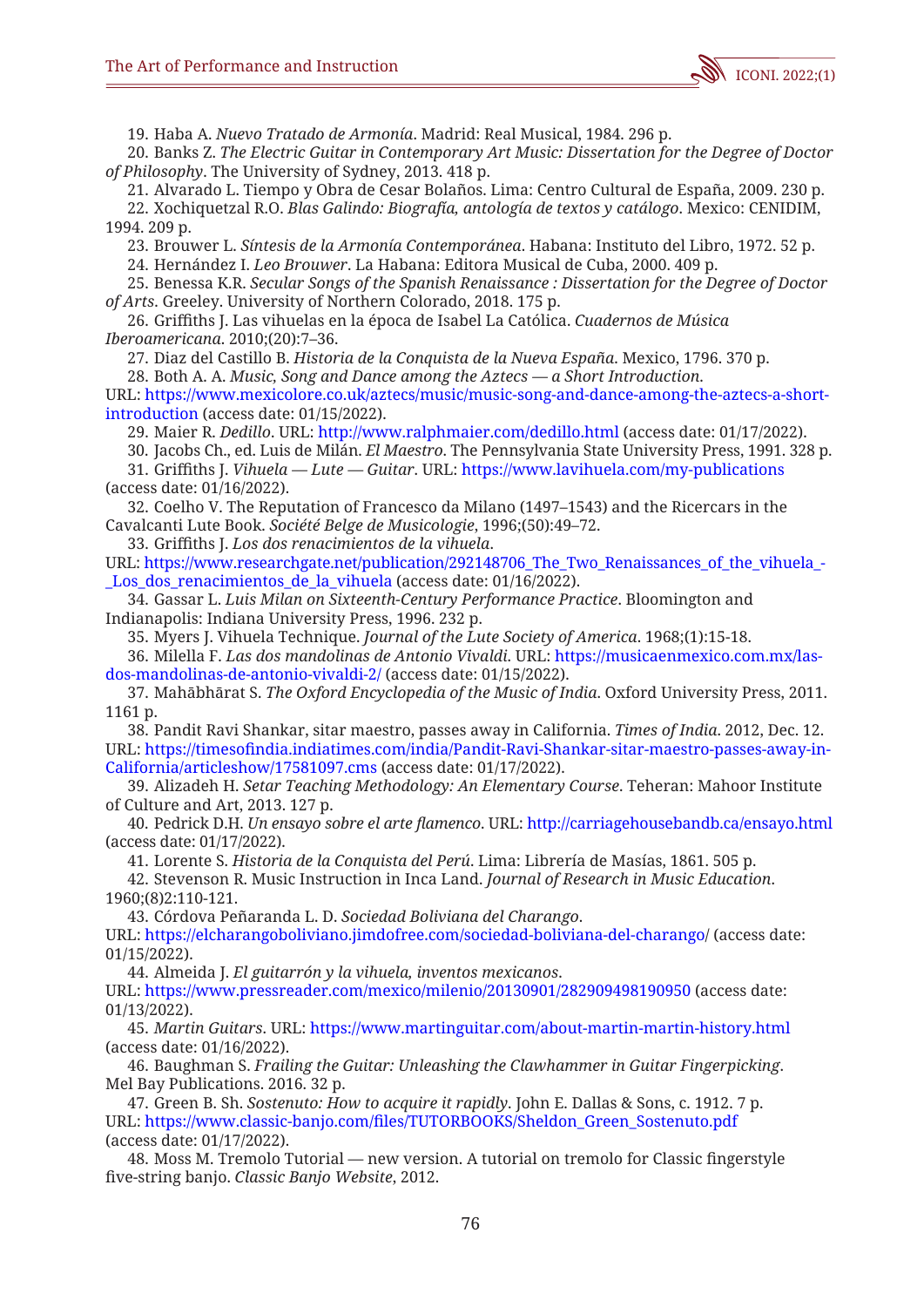URL: https://classic-banjo.ning.com/forum/topics/tremolo-tutorial-new-version (access date: 01/16/2022). 49. Castelo L.P.R. *A Guitarra Portuguesa e a Canção de Coimbra Subsídios para o seu estudo e* 

*contextualização*. Coimbra: Universidad de Coimbra, 2011. 197 p.

50. Ekkel B. *Complete Balalaika Book*. Mel Bay Publication Inc., 2015. 182 p.

51. Foden W. *Grand Method for Guitar*. New York: William J. Smith Music Company, 1921. 139 p.

52. Niedt D. *How to Master the Tremolo*. URL: Comprehensive Guide to Classical Guitar Technique| Classical Guitar Lessons (douglasniedt.com) (access date: 01/17/2022).

53. Almeida L. *Guitar Method*. Alfred Publishing Co., Inc., 1986. 64 p.

54. Narvaez L. *Los Seys Libros Del Delphin de Música de Cifra para Tañer Vihuela.* 

*(Trans. Emilio Pujol)* Barcelona, 1945. 59+94 p.

55. Schneider J. *The Contemporary Guitar*. Rowman & Littlefield Publishers, 1985. 360 p.

56. Greenberg M. *Alfred and Andres: The Prequel*. New York City Classical Guitar Society, 2007. URL: New York City Classical Guitar Society (nyccgs.com) (access date: 01/17/2022).

57. Seachrist D. *The musical world of Halim El-Dabh*. Kent State University Press, 2003. 296 p.

58. Rak S. *My Guitar Technique*. URL: Štěpán Rak - kytarový virtuos, skladatel, profesor pražské AMU (stepanrak.cz) (access date: 01/17/2022).

59. Khota R. *Stepan Rak's "Tracy (1994): A transcription and commentary".* Master's Thesis. University of the Witwatersrand, Johannesburg. 2004. 55 p.

URL: https://wiredspace.wits.ac.za/handle/10539/235 (access date: 01/17/2022).

60. Valcárcel E. *Flor de Sancayo III*. Tonos Musikverlag. 2002.

61. Andia R. *Tellur : Une Analyse*. URL: http://www.rafaelandia.com/en/tellur.html (access date: 01/16/2022).

62. Brouwer L. *Acerca del cielo, el aire y la sonrisa*. Doberman-Yppan, 2001. 24 p.

63. Mussorgsky M. *Pictures at an Exhibition. Arr. Kazuhito Yamashita*. Gendai Guitar. 1981. 45 p.

64. Rockwell J. *Music View; Reductios: Absurd or Valuable? The New York Times*, March 12, 1989. Section 2, p. 27.

65. Ophee M. *Crónicas Yamashita*.

URL: http://guitarra.artepulsado.com/guitarra/cronicas\_yamashita.htm (access date: 01/16/2022). 66. Kozinn A. Guitarists blaze fresh and varied trails. *The New York Times,* Nov. 14, 1982,

Section 2, p. 23. URL: https://www.nytimes.com/1982/11/14/arts/guitarists-blaze-fresh-and-variedtrails.html (access date: 01/16/2022).

67. Vázquez H. *Elegía*. Score. Ediciones Mexicanas de Música, Mexico City: 1989.

68. Boucher R. URL: Rémi Boucher guitarist (remiboucher.com) (access date: 01/17/2022).

69. Góes A.M.A., Silva A.R. A técnica Imalt em perspectiva com o dedillo, a alzapúa, o trémulo e o rasgueado. *OPUS*, 2015. Vol. 21, No. 3. URL: http://dx.doi.org/10.20504/opus2015c2102 (access date: 01/17/2022).

70. Kotronakis D. *Pick Technique*. URL: Dimitris Kotronakis, classical guitarist (www.kotronakis. com) (access date: 01/17/2022).

71. Reyes C. *A Plectrodedo. La nueva Escuela de la Guitarra*. Caracas: CERT Producciones, 2016. 414 p.

72. Dvorak A. *From the New World. Score*. Arr. Kazuhito Yamashita. Gendai Guitar. 1987.

73. Blanco A. URL: https://johnnyreinhard.bandcamp.com/track/angel-blanco-hommage-to-vanhalen (access date: 01/17/2022).

74. Casa de las Américas. Boletín de música. 2020.

URL: http://catalogo.casadelasamericas.org/publicaciones/boletinmusica/54/contraportada54.pdf (access date: 01/15/2022).

75. Cooper C. *The Fifth Finger. An Appreciation of the Little Finger in Right-Hand Technique*. USA, 2015. URL: https://classicalguitarmagazine.com/the-fifth-finger-an-appreciation-of-the-little-fingerin-right-hand-technique/ (access date: 01/16/2022).

76. Ophee M. *A short history of the use of the left-hand thumb*. Legacy of Matanya Ophee. 2020. URL: https://www.digitalguitararchive.com/2020/12/a-short-history-of-the-use-of-the-left-hand-thumb/ (access date: 01/15/2022).

77. Batten J. *Two-Hand Rock for Guitar*. Hal Leonard Corporation, 1985. 16 p.

78. Celentano D. *The Magic Touch*. Hal Leonard Publications, 1986. 40 p.

79. Woods Ch. *The Percussive Acoustic Guitar*. Hal Leonard Corporation, 2013. 64 p.